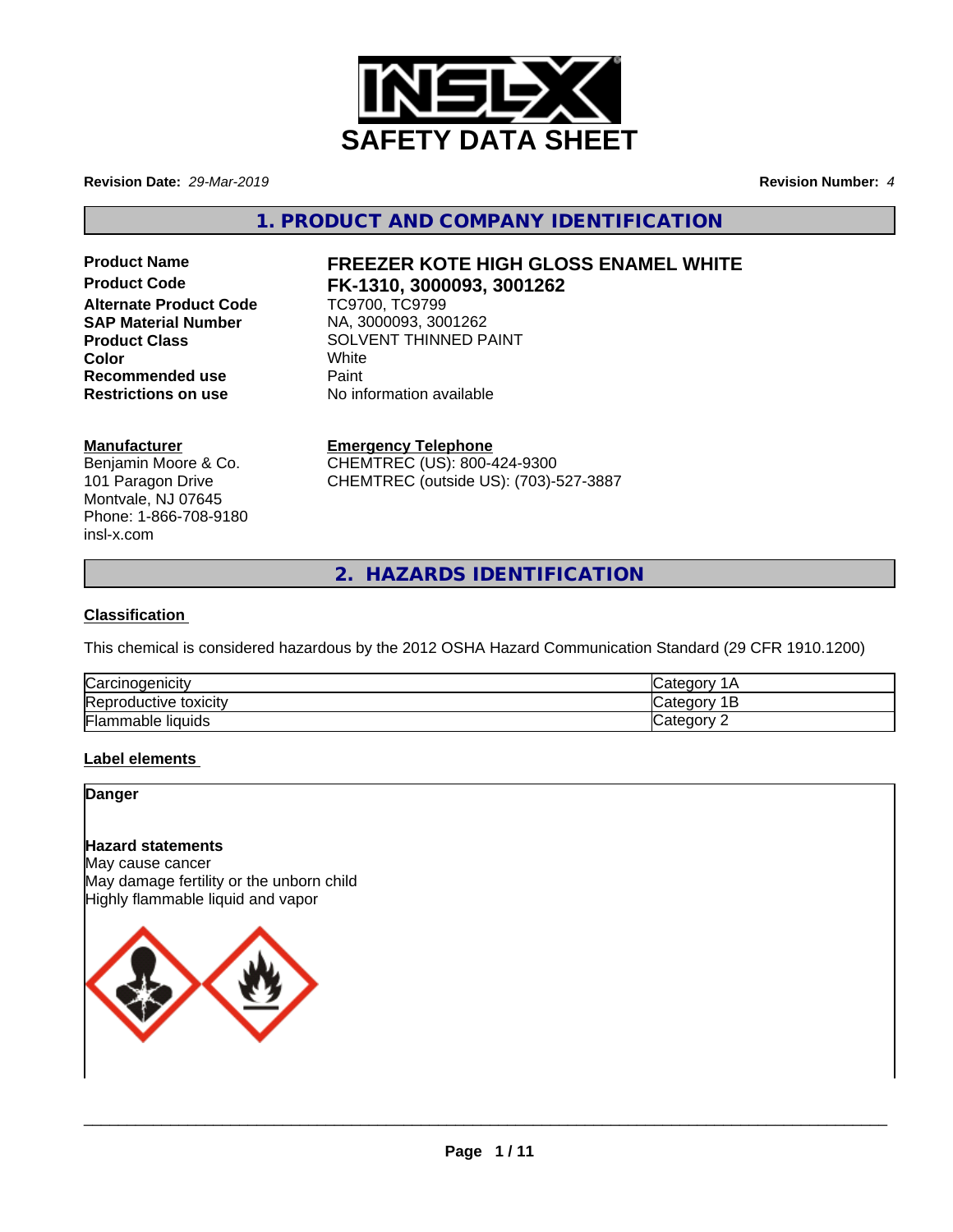#### **Appearance** liquid **Odor** solvent

#### **Precautionary Statements - Prevention**

Obtain special instructions before use Do not handle until all safety precautions have been read and understood Use personal protective equipment as required Keep away from heat, hot surfaces, sparks, open flames and other ignition sources. No smoking Keep container tightly closed Ground/bond container and receiving equipment Use explosion-proof electrical/ventilating/lighting/equipment Use only non-sparking tools Take precautionary measures against static discharge

#### **Precautionary Statements - Response**

IF exposed or concerned: Get medical advice/attention **Skin** IF ON SKIN (or hair): Remove/Take off immediately all contaminated clothing. Rinse skin with water/shower **Fire** In case of fire: Use CO2, dry chemical, or foam for extinction

#### **Precautionary Statements - Storage**

Store locked up Store in a well-ventilated place. Keep cool

#### **Precautionary Statements - Disposal**

Dispose of contents/container to an approved waste disposal plant

#### **Hazards not otherwise classified (HNOC)**

Not applicable

#### **Other information**

No information available

# **3. COMPOSITION INFORMATION ON COMPONENTS**

| <b>Chemical name</b> | CAS No.    | Weight-%  |
|----------------------|------------|-----------|
| Titanium dioxide     | 13463-67-7 | $15 - 20$ |
| Ethanol              | 64-17-5    | $15 - 20$ |
| Limestone            | 1317-65-3  | $10 - 15$ |
| Zinc phosphate       | 7779-90-0  | $-5$      |
| Dibutyl phthalate    | 84-74-2    | - 5       |
| 2-Propoxyethanol     | 2807-30-9  | - 5       |
| Isopropyl alcohol    | 67-63-0    | $-5$      |
| Silica, amorphous    | 7631-86-9  | - 5       |

# **4. FIRST AID MEASURES**

#### **Description of first aid measures**

**General Advice** If symptoms persist, call a physician. Show this safety data sheet to the doctor in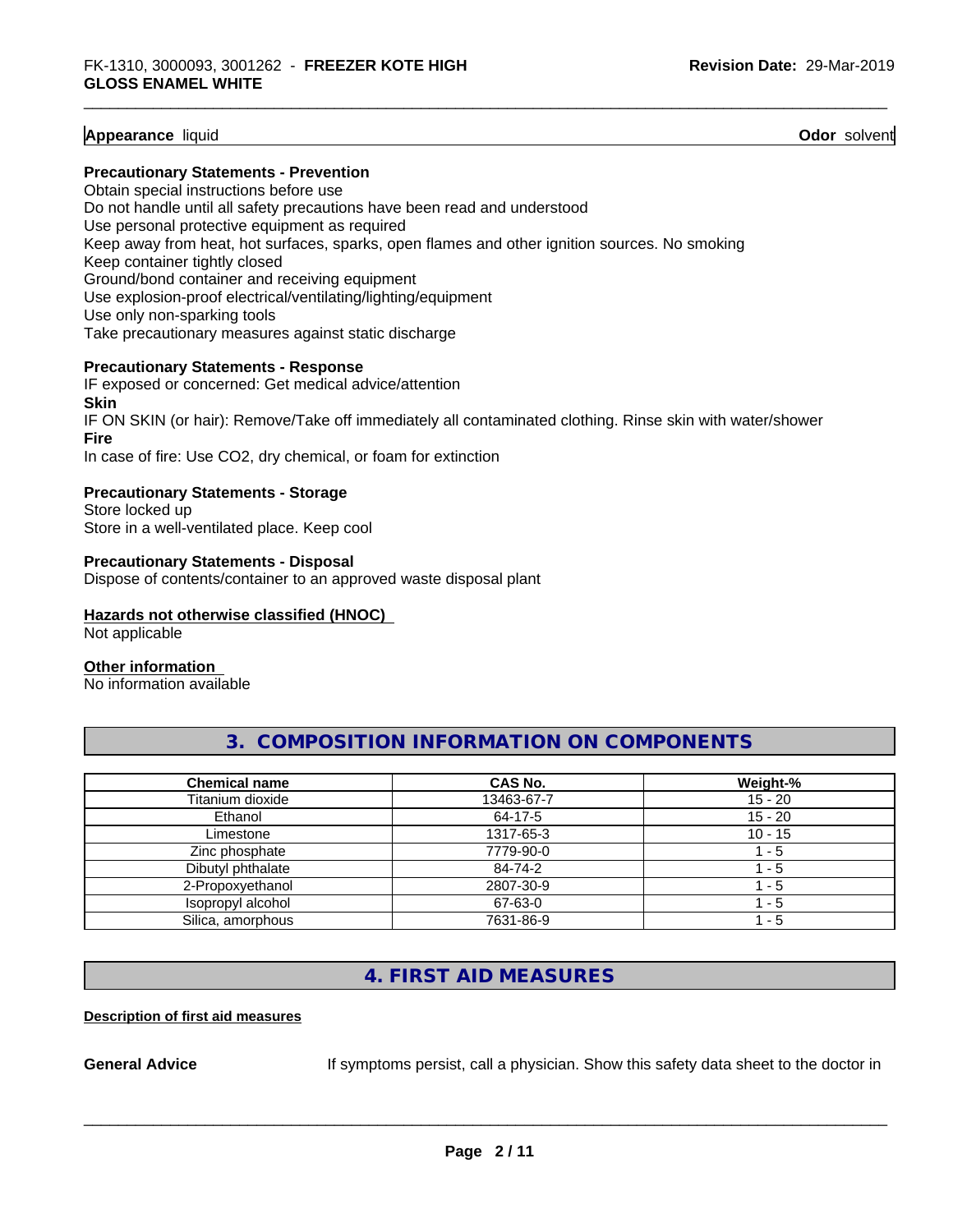|                                                  | attendance.                                                                                                                                                                                                             |
|--------------------------------------------------|-------------------------------------------------------------------------------------------------------------------------------------------------------------------------------------------------------------------------|
| <b>Eye Contact</b>                               | Immediately flush with plenty of water. After initial flushing, remove any contact<br>lenses and continue flushing for at least 15 minutes. Keep eye wide open while<br>rinsing. If symptoms persist, call a physician. |
| <b>Skin Contact</b>                              | Wash off immediately with soap and plenty of water removing all contaminated<br>clothes and shoes. If skin irritation persists, call a physician.                                                                       |
| <b>Inhalation</b>                                | Move to fresh air. If symptoms persist, call a physician.<br>If not breathing, give artificial respiration. Call a physician immediately.                                                                               |
| Ingestion                                        | Clean mouth with water and afterwards drink plenty of water. Do not induce<br>vomiting without medical advice. Never give anything by mouth to an unconscious<br>person. Consult a physician.                           |
| <b>Protection Of First-Aiders</b>                | Use personal protective equipment.                                                                                                                                                                                      |
| <b>Most Important</b><br><b>Symptoms/Effects</b> | No information available.                                                                                                                                                                                               |
| <b>Notes To Physician</b>                        | Treat symptomatically.                                                                                                                                                                                                  |

**5. FIRE-FIGHTING MEASURES**

| <b>Flammable Properties</b>                                                      | Vapors may travel considerable distance to a source of<br>ignition and flash back. Vapors may cause flash fire.                                                                                                                                                                                |
|----------------------------------------------------------------------------------|------------------------------------------------------------------------------------------------------------------------------------------------------------------------------------------------------------------------------------------------------------------------------------------------|
| <b>Suitable Extinguishing Media</b>                                              | Foam, dry powder or water. Use extinguishing measures<br>that are appropriate to local circumstances and the<br>surrounding environment.                                                                                                                                                       |
| <b>Protective Equipment And Precautions For</b><br><b>Firefighters</b>           | As in any fire, wear self-contained breathing apparatus<br>pressure-demand, MSHA/NIOSH (approved or equivalent)<br>and full protective gear.                                                                                                                                                   |
| <b>Hazardous combustion products</b>                                             | Burning may result in carbon dioxide, carbon monoxide<br>and other combustion products of varying composition<br>which may be toxic and/or irritating.                                                                                                                                         |
| <b>Specific Hazards Arising From The Chemical</b>                                | Flammable. Flash back possible over considerable<br>distance. Keep product and empty container away from<br>heat and sources of ignition. Closed containers may<br>rupture if exposed to fire or extreme heat. Thermal<br>decomposition can lead to release of irritating gases and<br>vapors. |
| <b>Sensitivity To Mechanical Impact</b>                                          | No                                                                                                                                                                                                                                                                                             |
| <b>Sensitivity To Static Discharge</b>                                           | <b>Yes</b>                                                                                                                                                                                                                                                                                     |
| <b>Flash Point Data</b><br>Flash Point (°F)<br>Flash Point (°C)<br><b>Method</b> | 55.0<br>12.8<br><b>PMCC</b>                                                                                                                                                                                                                                                                    |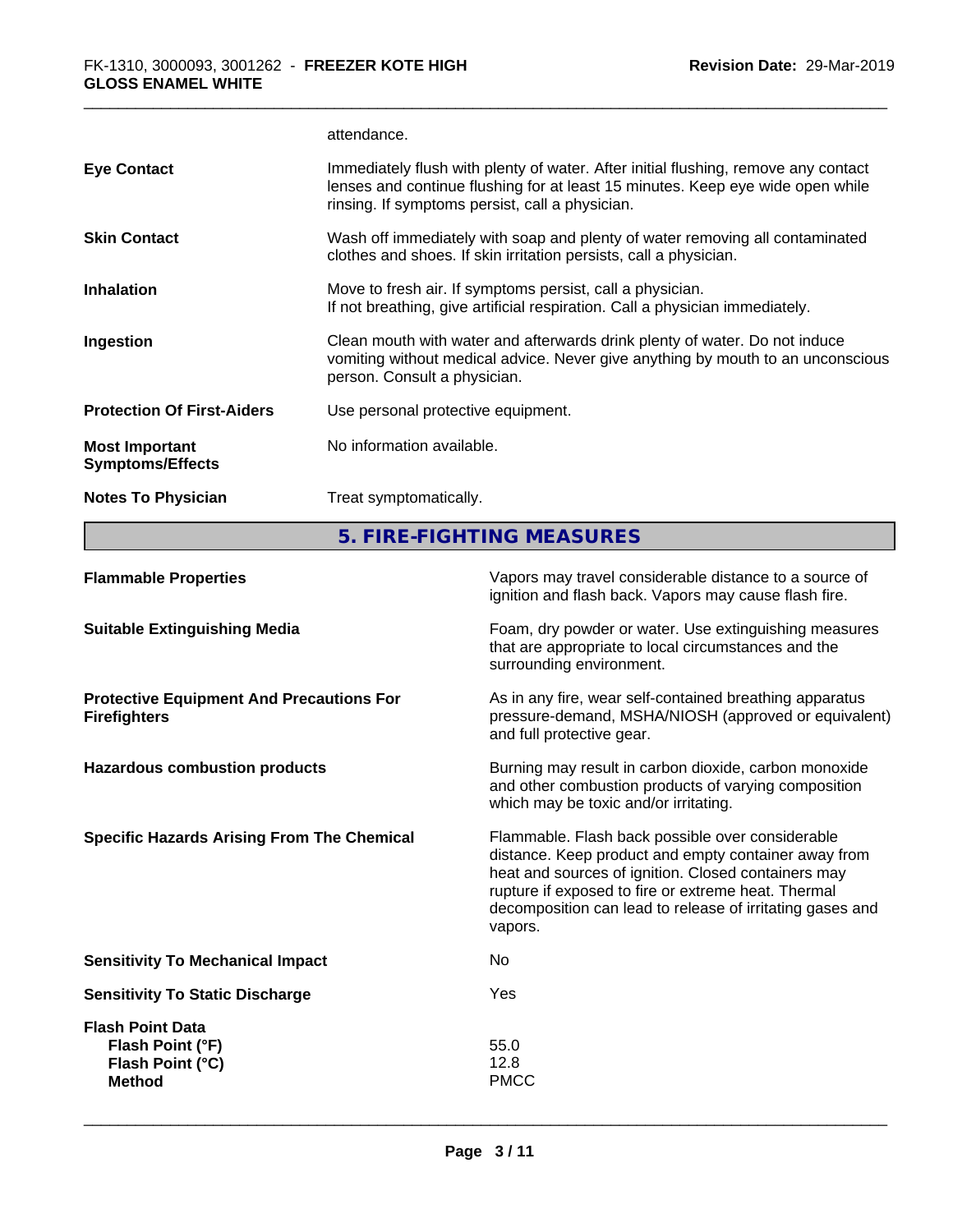#### **Flammability Limits In Air**

**Lower flammability limit:**<br> **Upper flammability limit:** Not available<br>
Not available **Upper flammability limit:** 

**NFPA Health:** 1 **Flammability:** 3 **Instability:** 0 **Special:** Not Applicable

#### **NFPA Legend**

- 0 Not Hazardous
- 1 Slightly
- 2 Moderate
- 3 High
- 4 Severe

*The ratings assigned are only suggested ratings, the contractor/employer has ultimate responsibilities for NFPA ratings where this system is used.*

*Additional information regarding the NFPA rating system is available from the National Fire Protection Agency (NFPA) at www.nfpa.org.*

# **6. ACCIDENTAL RELEASE MEASURES**

| <b>Personal Precautions</b>      | Remove all sources of ignition. Take precautions to prevent flashback. Ground<br>and bond all containers and handling equipment. Take precautionary measures<br>against static discharges. Ensure adequate ventilation. Avoid contact with skin,<br>eyes and clothing. Use personal protective equipment.  |
|----------------------------------|------------------------------------------------------------------------------------------------------------------------------------------------------------------------------------------------------------------------------------------------------------------------------------------------------------|
| <b>Other Information</b>         | Prevent further leakage or spillage if safe to do so. Do not allow material to<br>contaminate ground water system. Prevent product from entering drains. Do not<br>flush into surface water or sanitary sewer system. Local authorities should be<br>advised if significant spillages cannot be contained. |
| <b>Environmental precautions</b> | See Section 12 for additional Ecological Information.                                                                                                                                                                                                                                                      |
| <b>Methods for Cleaning Up</b>   | Dam up. Soak up with inert absorbent material. Use a non-sparking or explosion<br>proof means to transfer material to a sealed, appropriate container for disposal.<br>Clean contaminated surface thoroughly.                                                                                              |
|                                  |                                                                                                                                                                                                                                                                                                            |

**7. HANDLING AND STORAGE**

Handling **Handling** Avoid contact with skin, eyes and clothing. Wear personal protective equipment. Do not breathe vapors or spray mist. Use only in ventilated areas. Prevent vapor build-up by providing adequate ventilation during and after use. Take precautionary measures against static discharges. To avoid ignition of vapors by static electricity discharge, all metal parts of the equipment must be grounded. Keep away from heat, sparks and flame. Do not smoke. Extinguish all flames and pilot lights, and turn off stoves, heaters, electric motors and other sources of ignition during use and until all vapors are gone. Ignition and/or flash back may occur. **Storage** Keep containers tightly closed in a dry, cool and well-ventilated place. Keep away from heat. Keep away from open flames, hot surfaces and sources of ignition. Keep in properly labeled containers. Keep out of the reach of children.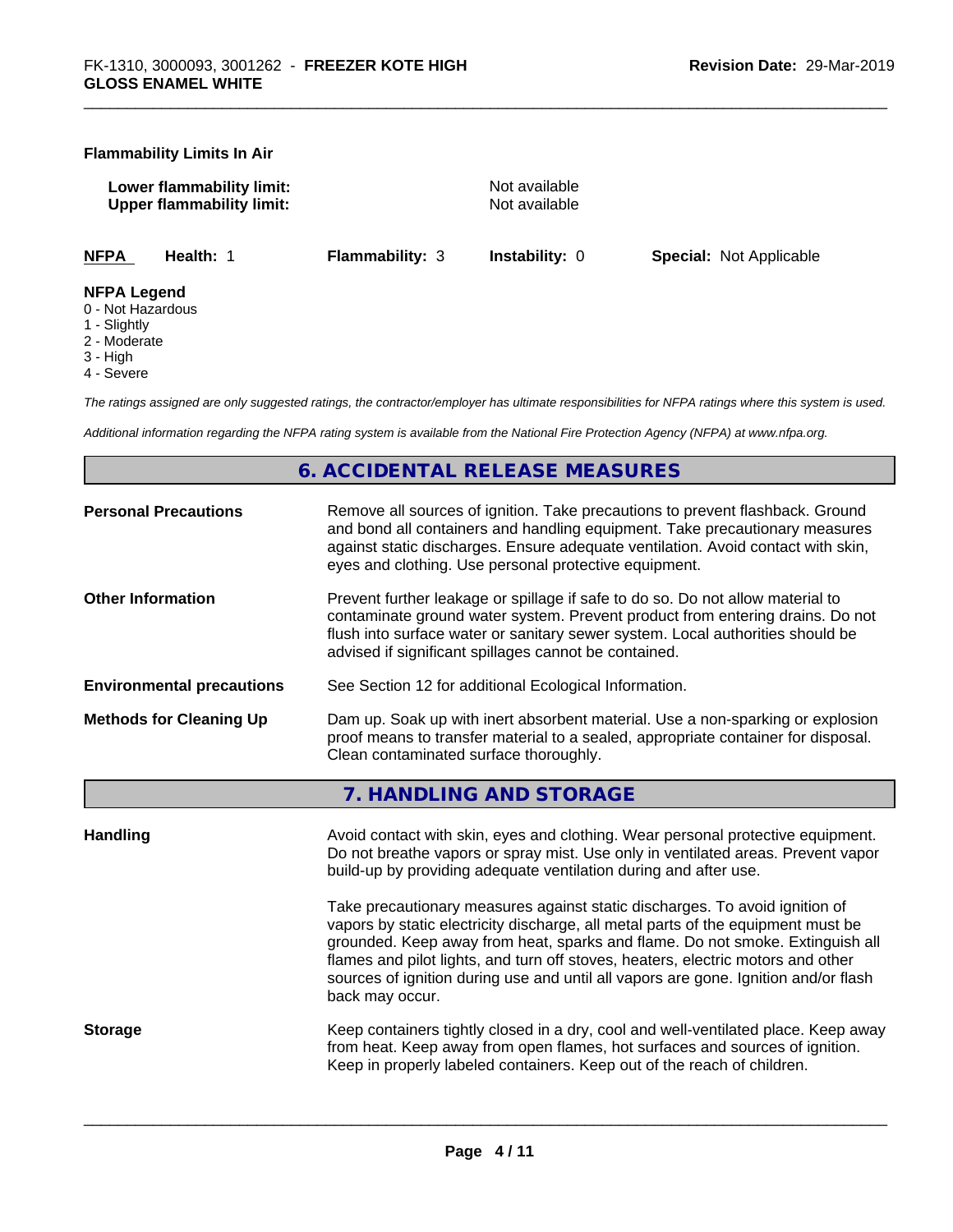| <b>Incompatible Materials</b> | Incompatible with strong acids and bases and strong oxidizing agents.                                                                                                                                                                                                                                          |
|-------------------------------|----------------------------------------------------------------------------------------------------------------------------------------------------------------------------------------------------------------------------------------------------------------------------------------------------------------|
|                               | Technical measures/Precautions Ensure adequate ventilation. Use only where airflow will keep vapors from building<br>up in or near the work area in adjoining rooms. Comply with all national, state, and<br>local codes pertaining to the storage, handling, dispensing and disposal of<br>flammable liquids. |
|                               | Dissipate static electricity during transfer by grounding and bonding containers<br>and equipment before transferring material. All equipment should be non-sparking<br>and explosion proof. Use explosion proof electrical equipment for ventilation,                                                         |

# **8. EXPOSURE CONTROLS/PERSONAL PROTECTION**

lighting and material handling.

#### **Exposure Limits**

| <b>Chemical name</b> | <b>ACGIH TLV</b>                | <b>OSHA PEL</b>                                        |
|----------------------|---------------------------------|--------------------------------------------------------|
| Titanium dioxide     | 10 mg/m <sup>3</sup> - TWA      | 15 mg/m <sup>3</sup> - TWA                             |
| Ethanol              | STEL: 1000 ppm                  | 1000 ppm - TWA<br>1900 mg/m <sup>3</sup> - TWA         |
| Limestone            | N/E                             | 15 mg/m <sup>3</sup> - TWA<br>$5 \text{ mg/m}^3$ - TWA |
| Dibutyl phthalate    | 5 mg/m <sup>3</sup> - TWA       | $5 \text{ mg/m}^3$ - TWA                               |
| Isopropyl alcohol    | 200 ppm - TWA<br>400 ppm - STEL | 400 ppm - TWA<br>980 mg/m <sup>3</sup> - TWA           |
| Silica, amorphous    | N/E                             | 20 mppcf - TWA                                         |

#### **Legend**

ACGIH - American Conference of Governmental Industrial Hygienists Exposure Limits OSHA - Occupational Safety & Health Administration Exposure Limits N/E - Not Established

# **Appropriate engineering**

**controls** 

| <b>Engineering Measures</b>          | Ensure adequate ventilation, especially in confined areas.                                                                                                                                                                                                                                                                                                          |  |  |
|--------------------------------------|---------------------------------------------------------------------------------------------------------------------------------------------------------------------------------------------------------------------------------------------------------------------------------------------------------------------------------------------------------------------|--|--|
| <b>Personal Protective Equipment</b> |                                                                                                                                                                                                                                                                                                                                                                     |  |  |
| <b>Eye/Face Protection</b>           | Safety glasses with side-shields.                                                                                                                                                                                                                                                                                                                                   |  |  |
| <b>Skin Protection</b>               | Long sleeved clothing. Protective gloves.                                                                                                                                                                                                                                                                                                                           |  |  |
| <b>Respiratory Protection</b>        | Use only with adequate ventilation. In operations where exposure limits are<br>exceeded, use a NIOSH approved respirator that has been selected by a<br>technically qualified person for the specific work conditions. When spraying the<br>product or applying in confined areas, wear a NIOSH approved respirator<br>specified for paint spray or organic vapors. |  |  |
| <b>Hygiene Measures</b>              | Avoid contact with skin, eyes and clothing. Remove and wash contaminated<br>clothing before re-use. Wash thoroughly after handling.                                                                                                                                                                                                                                 |  |  |

# **9. PHYSICAL AND CHEMICAL PROPERTIES**

**Appearance** liquid and **a liquid liquid liquid** by the liquid liquid solvent **Odor** solvent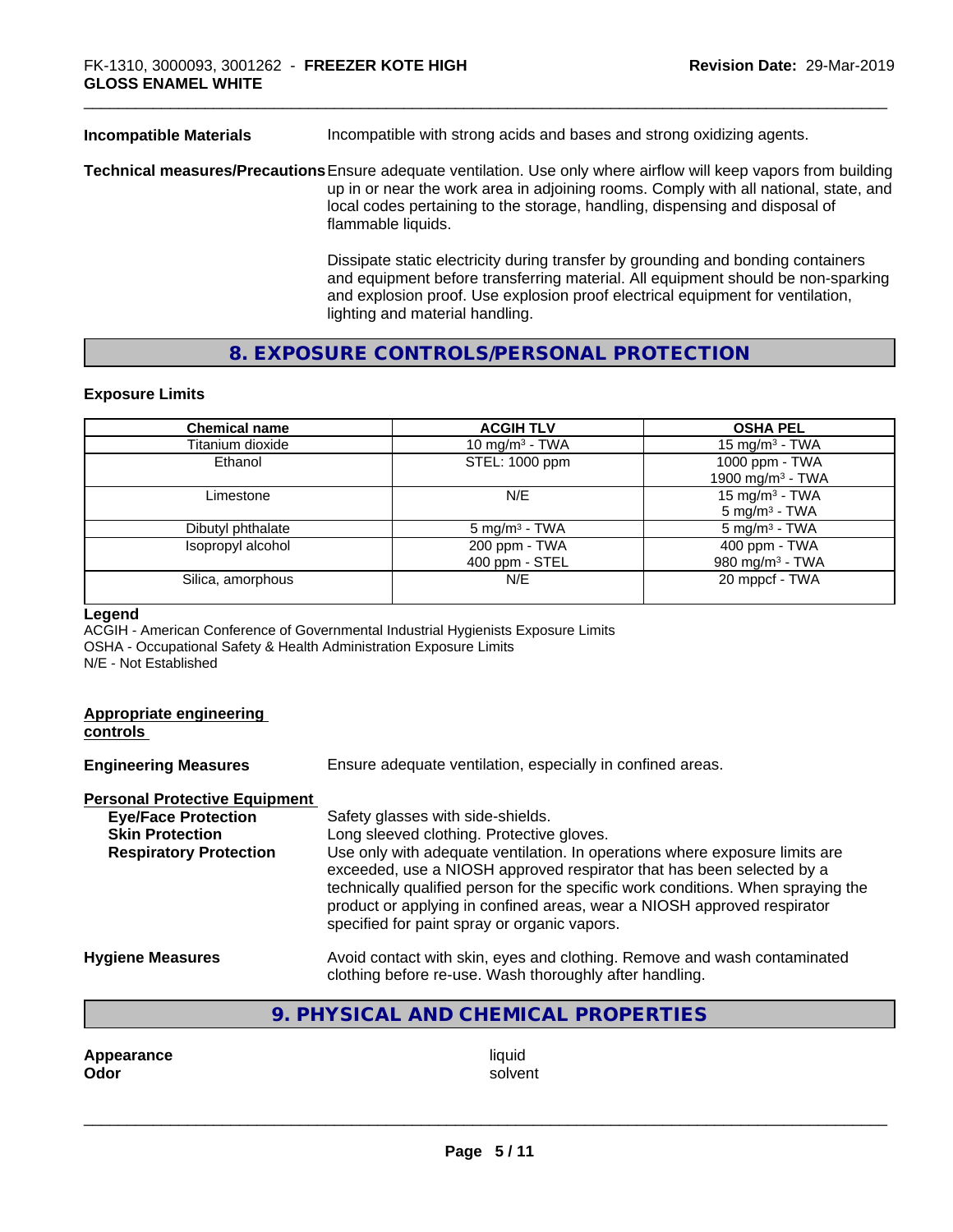**Odor Threshold**<br> **Density (Ibs/gal)**<br> **Density (Ibs/gal)**<br> **No information available**<br>
11.1 - 11.2 **Density (Ibs/gal)** 11.1 - 11.2<br> **Specific Gravity** 1.33 - 1.35 **Specific Gravity**<br>pH **Viscosity (cps)** No information available in the Viscosity (cps) **Solubility(ies)** No information available **Water solubility** No information available **Evaporation Rate No information available No information available Vapor pressure** No information available **No information** available **Vapor density No information available No information available Wt. % Solids** 70 - 80 **Vol. % Solids** 55 - 65 **Wt. % Volatiles** 20 - 30 **Vol. % Volatiles VOC Regulatory Limit (g/L)** < 340 **Boiling Point (°F)** 167 **Boiling Point (°C)** 75 **Freezing Point (°F)** The state of the Monometer No information available **Freezing Point (°C)** No information available **Flash Point (°F)** 55.0 **Flash Point (°C)** 12.8 **Method** PMCC **Flammability (solid, gas)** Not applicable **Upper flammability limit:**<br> **Lower flammability limit:** No information available **Lower flammability limit:**<br> **Autoignition Temperature (°F)** No information available<br>
No information available **Autoignition Temperature (°F) Autoignition Temperature (°C)** No information available **Decomposition Temperature (°F)** No information available **Decomposition Temperature (°C)** No information available **Partition coefficient** and the settlement of the No information available

**No information available** 

# **10. STABILITY AND REACTIVITY**

| <b>Reactivity</b>                         | No data available                                                                                                         |
|-------------------------------------------|---------------------------------------------------------------------------------------------------------------------------|
| <b>Chemical Stability</b>                 | Stable under normal conditions. Hazardous polymerisation<br>does not occur.                                               |
| <b>Conditions to avoid</b>                | Keep away from open flames, hot surfaces, static<br>electricity and sources of ignition. Sparks. Elevated<br>temperature. |
| <b>Incompatible Materials</b>             | Incompatible with strong acids and bases and strong<br>oxidizing agents.                                                  |
| <b>Hazardous Decomposition Products</b>   | Thermal decomposition can lead to release of irritating<br>gases and vapors.                                              |
| <b>Possibility of hazardous reactions</b> | None under normal conditions of use.                                                                                      |
|                                           |                                                                                                                           |

# **11. TOXICOLOGICAL INFORMATION**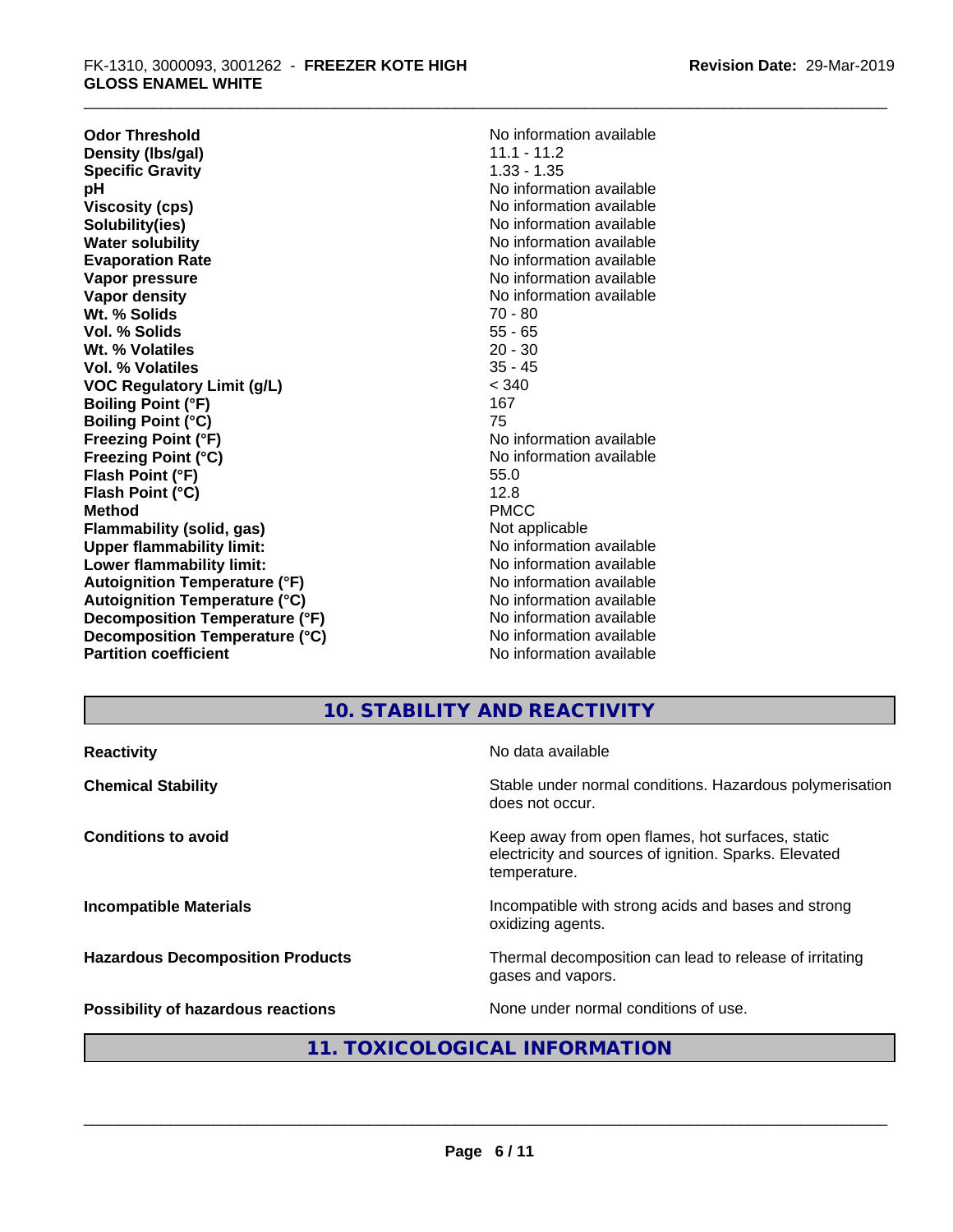| <b>Product Information</b>                                  |                                                                                                                                                                                                                                                               |  |  |
|-------------------------------------------------------------|---------------------------------------------------------------------------------------------------------------------------------------------------------------------------------------------------------------------------------------------------------------|--|--|
| Information on likely routes of exposure                    |                                                                                                                                                                                                                                                               |  |  |
| <b>Principal Routes of Exposure</b>                         | Eye contact, skin contact and inhalation.                                                                                                                                                                                                                     |  |  |
| <b>Acute Toxicity</b>                                       |                                                                                                                                                                                                                                                               |  |  |
| <b>Product Information</b>                                  | Repeated or prolonged exposure to organic solvents may lead to permanent brain<br>and nervous system damage. Intentional misuse by deliberately concentrating and<br>inhaling vapors may be harmful or fatal.                                                 |  |  |
|                                                             | Symptoms related to the physical, chemical and toxicological characteristics                                                                                                                                                                                  |  |  |
| <b>Symptoms</b>                                             | No information available                                                                                                                                                                                                                                      |  |  |
|                                                             | Delayed and immediate effects as well as chronic effects from short and long-term exposure                                                                                                                                                                    |  |  |
| Eye contact                                                 | Contact with eyes may cause irritation.                                                                                                                                                                                                                       |  |  |
| <b>Skin contact</b>                                         | May cause skin irritation and/or dermatitis. Prolonged skin contact may defat the<br>skin and produce dermatitis.                                                                                                                                             |  |  |
| Ingestion                                                   | Harmful if swallowed. Ingestion may cause irritation to mucous membranes. Small<br>amounts of this product aspirated into the respiratory system during ingestion or<br>vomiting may cause mild to severe pulmonary injury, possibly progressing to<br>death. |  |  |
| <b>Inhalation</b>                                           | Harmful by inhalation. High vapor / aerosol concentrations are irritating to the<br>eyes, nose, throat and lungs and may cause headaches, dizziness, drowsiness,<br>unconsciousness, and other central nervous system effects.                                |  |  |
| <b>Sensitization</b>                                        | No information available                                                                                                                                                                                                                                      |  |  |
| <b>Neurological Effects</b>                                 | No information available.                                                                                                                                                                                                                                     |  |  |
| <b>Mutagenic Effects</b>                                    | No information available.                                                                                                                                                                                                                                     |  |  |
| <b>Reproductive Effects</b>                                 | May damage fertility or the unborn child.                                                                                                                                                                                                                     |  |  |
| <b>Developmental Effects</b><br><b>Target organ effects</b> | No information available.<br>No information available.                                                                                                                                                                                                        |  |  |
| STOT - repeated exposure                                    | Causes damage to organs through prolonged or repeated exposure if swallowed.                                                                                                                                                                                  |  |  |
|                                                             | kidney.                                                                                                                                                                                                                                                       |  |  |
| <b>STOT - single exposure</b>                               | May cause disorder and damage to the. Respiratory system.                                                                                                                                                                                                     |  |  |
| Other adverse effects                                       | No information available.                                                                                                                                                                                                                                     |  |  |
| <b>Aspiration Hazard</b>                                    | May be harmful if swallowed and enters airways. Small amounts of this product<br>aspirated into the respiratory system during ingestion or vomiting may cause mild<br>to severe pulmonary injury, possibly progressing to death.                              |  |  |
|                                                             |                                                                                                                                                                                                                                                               |  |  |

#### **Numerical measures of toxicity**

# **The following values are calculated based on chapter 3.1 of the GHS document**

| <b>ATEmix (oral)</b>                            | 11201 mg/kg |
|-------------------------------------------------|-------------|
| <b>ATEmix (dermal)</b>                          | 20519 mg/kg |
| <b>ATEmix (inhalation-dust/mist)</b> 228.7 mg/L |             |

#### **Component Information**

| <i>Chemical</i><br>, name | LD50<br><b>Jral</b>                               | LD50<br>$\rho$ err<br>mal | Inhalation LC50 |
|---------------------------|---------------------------------------------------|---------------------------|-----------------|
| dioxide<br>l itanıum      | LOOOO<br>0000 ma/ka<br>Rat<br>$\mathbf{r}$<br>. . |                           |                 |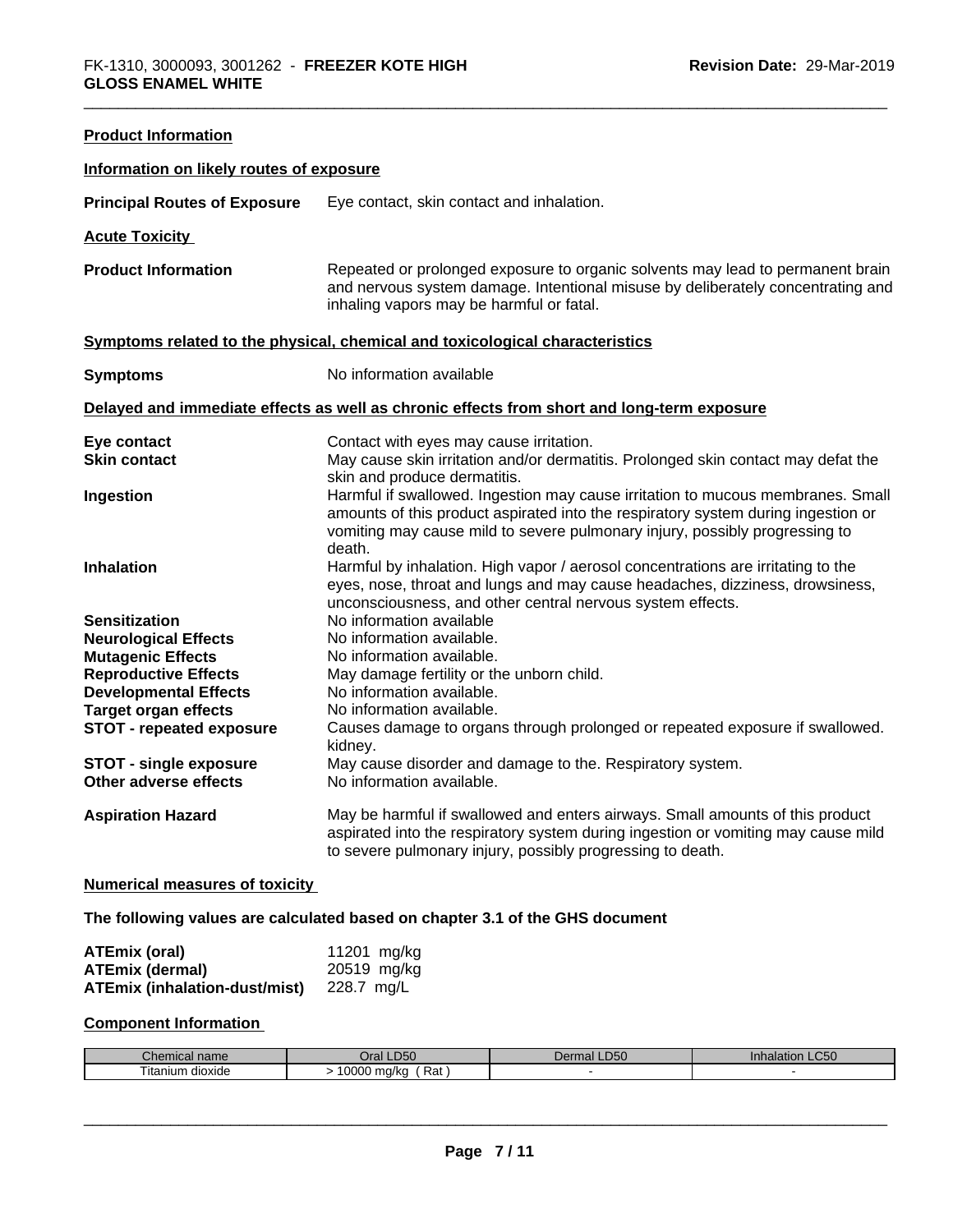| 13463-67-7                     |                      |                                               |                                       |
|--------------------------------|----------------------|-----------------------------------------------|---------------------------------------|
| Ethanol<br>64-17-5             | $= 7060$ mg/kg (Rat) |                                               | $= 124.7$ mg/L (Rat) 4 h              |
| Zinc phosphate<br>7779-90-0    | $>$ 5000 mg/kg (Rat) | $\overline{\phantom{0}}$                      | $\overline{\phantom{a}}$              |
| Dibutyl phthalate<br>84-74-2   | $= 7499$ mg/kg (Rat) | $>$ 20 mL/kg (Rabbit)                         | $> 15.68$ mg/L (Rat) 4 h              |
| 2-Propoxyethanol<br>2807-30-9  | $=$ 3089 mg/kg (Rat) | $= 870$ mg/kg (Rabbit) = 960 µL/kg<br>Rabbit) | $= 1530$ ppm (Rat) 7 h                |
| Isopropyl alcohol<br>67-63-0   | $= 1870$ mg/kg (Rat) | $= 4059$ mg/kg (Rabbit)                       | $= 72600$ mg/m <sup>3</sup> (Rat) 4 h |
| Silica, amorphous<br>7631-86-9 | $>$ 5000 mg/kg (Rat) | $>$ 2000 mg/kg (Rabbit)                       | $> 2.2$ mg/L (Rat) 1 h                |

#### **Carcinogenicity**

*The information below indicateswhether each agency has listed any ingredient as a carcinogen:.*

| <b>Chemical name</b>                                                                                                                            | <b>IARC</b>                        | <b>NTP</b> | ດເ⊔∧<br>שט |
|-------------------------------------------------------------------------------------------------------------------------------------------------|------------------------------------|------------|------------|
|                                                                                                                                                 | . .<br>ם מ<br>Possible Human<br>ZD |            | Listed     |
| <b>The Contract of the Contract of the Contract of the Contract of the Contract of the Contract of the Contract o</b><br>ı dıoxıde<br>l itanıum | Carcinogen                         |            |            |

• Although IARC has classified titanium dioxide as possibly carcinogenic to humans (2B), their summary concludes: "No significant exposure to titanium dioxide is thought to occur during the use of products in which titanium dioxide is bound to other materials, such as paint."

#### **Legend**

IARC - International Agency for Research on Cancer NTP - National Toxicity Program OSHA - Occupational Safety & Health Administration

**12. ECOLOGICAL INFORMATION**

# **Ecotoxicity Effects**

The environmental impact of this product has not been fully investigated.

#### **Product Information**

#### **Acute Toxicity to Fish**

No information available

#### **Acute Toxicity to Aquatic Invertebrates**

No information available

**Acute Toxicity to Aquatic Plants**

No information available

#### **Persistence / Degradability**

No information available.

#### **Bioaccumulation**

There is no data for this product.

#### **Mobility in Environmental Media**

No information available.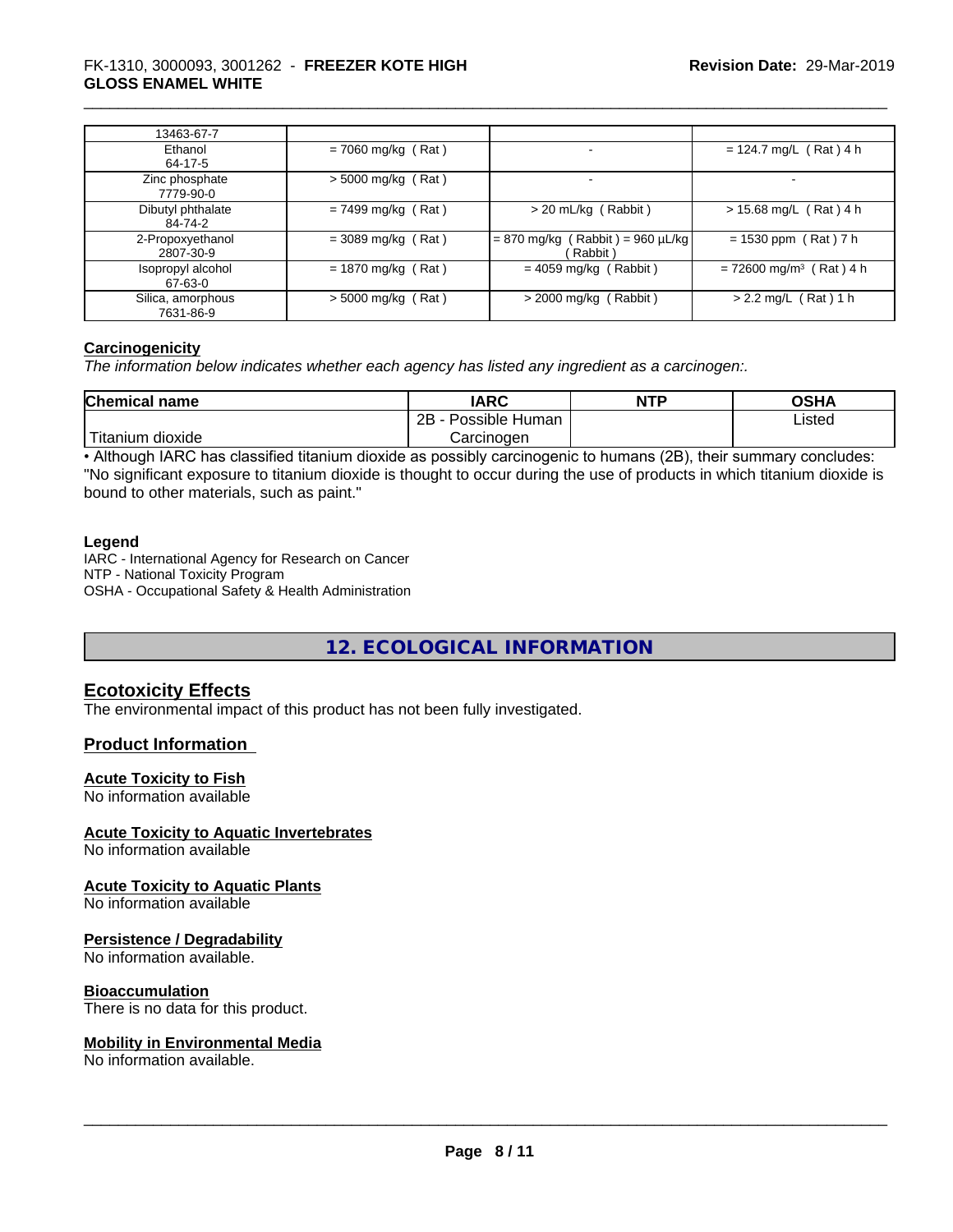# **Ozone**

Not applicable

#### **Component Information**

#### **Acute Toxicity to Fish**

Titanium dioxide  $LC50: > 1000$  mg/L (Fathead Minnow - 96 hr.)

#### **Acute Toxicity to Aquatic Invertebrates**

No information available

#### **Acute Toxicity to Aquatic Plants**

No information available

|                                | 13. DISPOSAL CONSIDERATIONS                                                                                                                                                                                               |
|--------------------------------|---------------------------------------------------------------------------------------------------------------------------------------------------------------------------------------------------------------------------|
| <b>Waste Disposal Method</b>   | Dispose of in accordance with federal, state, and local regulations. Local<br>requirements may vary, consult your sanitation department or state-designated<br>environmental protection agency for more disposal options. |
| <b>Empty Container Warning</b> | Emptied containers may retain product residue. Follow label warnings even after<br>container is emptied. Residual vapors may explode on ignition.                                                                         |

# **14. TRANSPORT INFORMATION**

| DOT<br><b>Proper Shipping Name</b><br><b>Hazard class</b><br>UN-No.<br><b>Packing Group</b><br><b>Description</b> | <b>PAINT</b><br>3<br>UN1263<br>Ш<br>UN1263, PAINT, 3, II |
|-------------------------------------------------------------------------------------------------------------------|----------------------------------------------------------|
| ICAO / IATA                                                                                                       | Contact the preparer for further information.            |
| IMDG / IMO                                                                                                        | Contact the preparer for further information.            |

**15. REGULATORY INFORMATION**

# **International Inventories**

| <b>TSCA: United States</b> | Yes - All components are listed or exempt. |
|----------------------------|--------------------------------------------|
| <b>DSL: Canada</b>         | Yes - All components are listed or exempt. |

# **Federal Regulations**

| SARA 311/312 hazardous categorization |     |  |
|---------------------------------------|-----|--|
| Acute health hazard                   | No. |  |
| Chronic Health Hazard                 | Yes |  |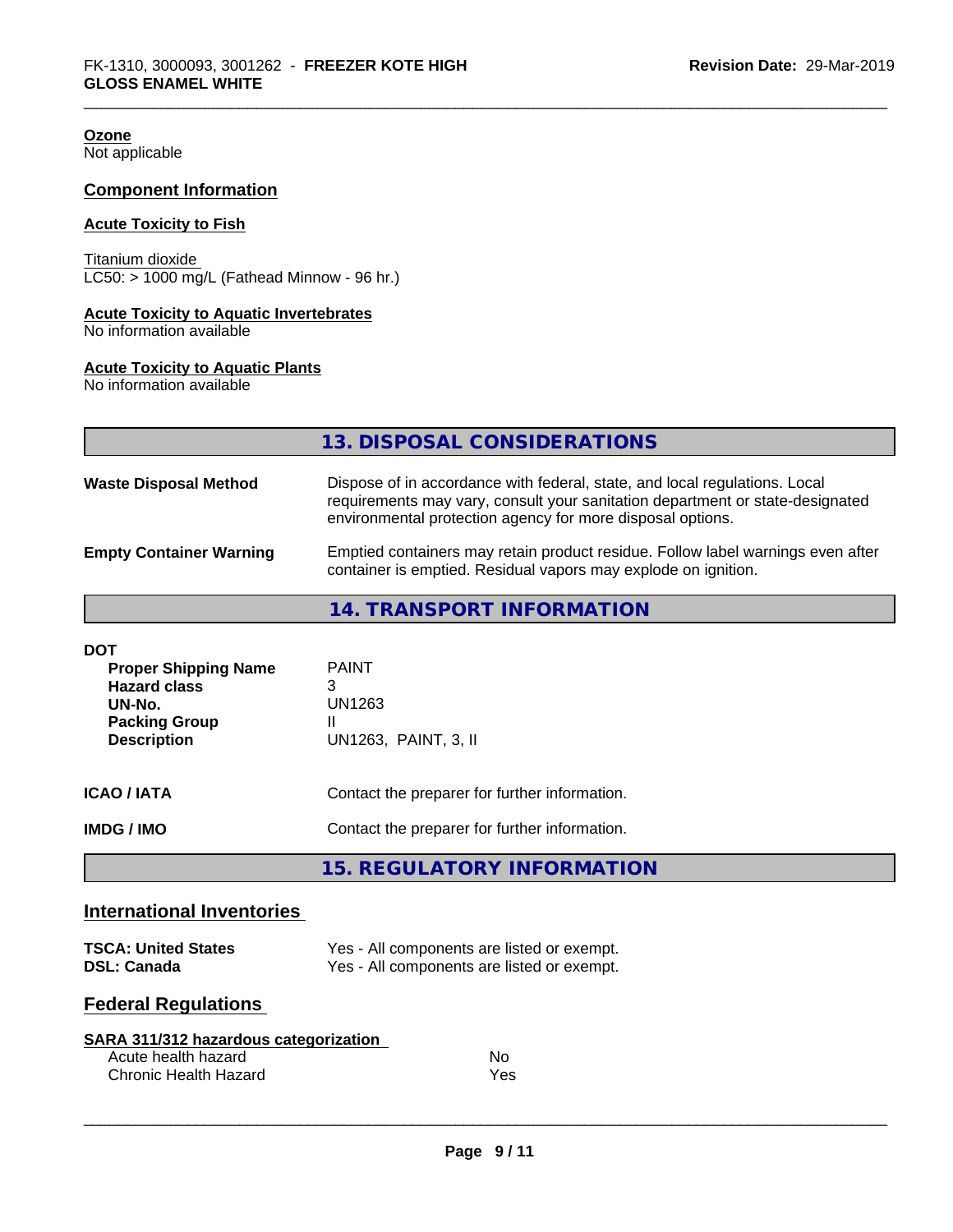| Fire hazard                       | Yes |  |
|-----------------------------------|-----|--|
| Sudden release of pressure hazard | No. |  |
| Reactive Hazard                   | No  |  |

# **SARA 313**

Section 313 of Title III of the Superfund Amendments and Reauthorization Act of 1986 (SARA). This product contains a chemical or chemicals which are subject to the reporting requirements of the Act and Title 40 of the Code of Federal Regulations, Part 372:

| <b>Chemical name</b> | CAS No.   | Weight-% | <b>CERCLA/SARA 313</b><br>(de minimis concentration) |
|----------------------|-----------|----------|------------------------------------------------------|
| Zinc phosphate       | 7779-90-0 | 1 - 5    |                                                      |
| Dibutyl phthalate    | 84-74-2   | 1 - 5    | 1.0                                                  |
| 2-Propoxyethanol     | 2807-30-9 | 1 - 5    | 1.0                                                  |
| Isopropyl alcohol    | 67-63-0   | $1 - 5$  | 1.0                                                  |

# **Clean Air Act,Section 112 Hazardous Air Pollutants (HAPs) (see 40 CFR 61)**

This product contains the following HAPs:

| <b>Chemical name</b> | CAS No.   | Weight-% | <b>Hazardous Air Pollutant</b> |
|----------------------|-----------|----------|--------------------------------|
|                      |           |          | (HAP)                          |
| Dibutyl phthalate    | 84-74-2   | $1 - 5$  | ∟isted                         |
| 2-Propoxyethanol     | 2807-30-9 | $1 - 5$  | ∟isted                         |

# **US State Regulations**

#### **California Proposition 65**

# **A** WARNING: Cancer and Reproductive Harm– www.P65warnings.ca.gov

#### **State Right-to-Know**

| <b>Chemical name</b> | <b>Massachusetts</b> | <b>New Jersey</b> | Pennsylvania |
|----------------------|----------------------|-------------------|--------------|
| Titanium dioxide     |                      |                   |              |
| Ethanol              |                      |                   |              |
| Limestone            |                      |                   |              |
| Zinc phosphate       |                      |                   |              |
| Dibutyl phthalate    |                      |                   |              |
| 2-Propoxyethanol     |                      |                   |              |
| Isopropyl alcohol    |                      |                   |              |
| Silica, amorphous    |                      |                   |              |

#### **Legend**

X - Listed